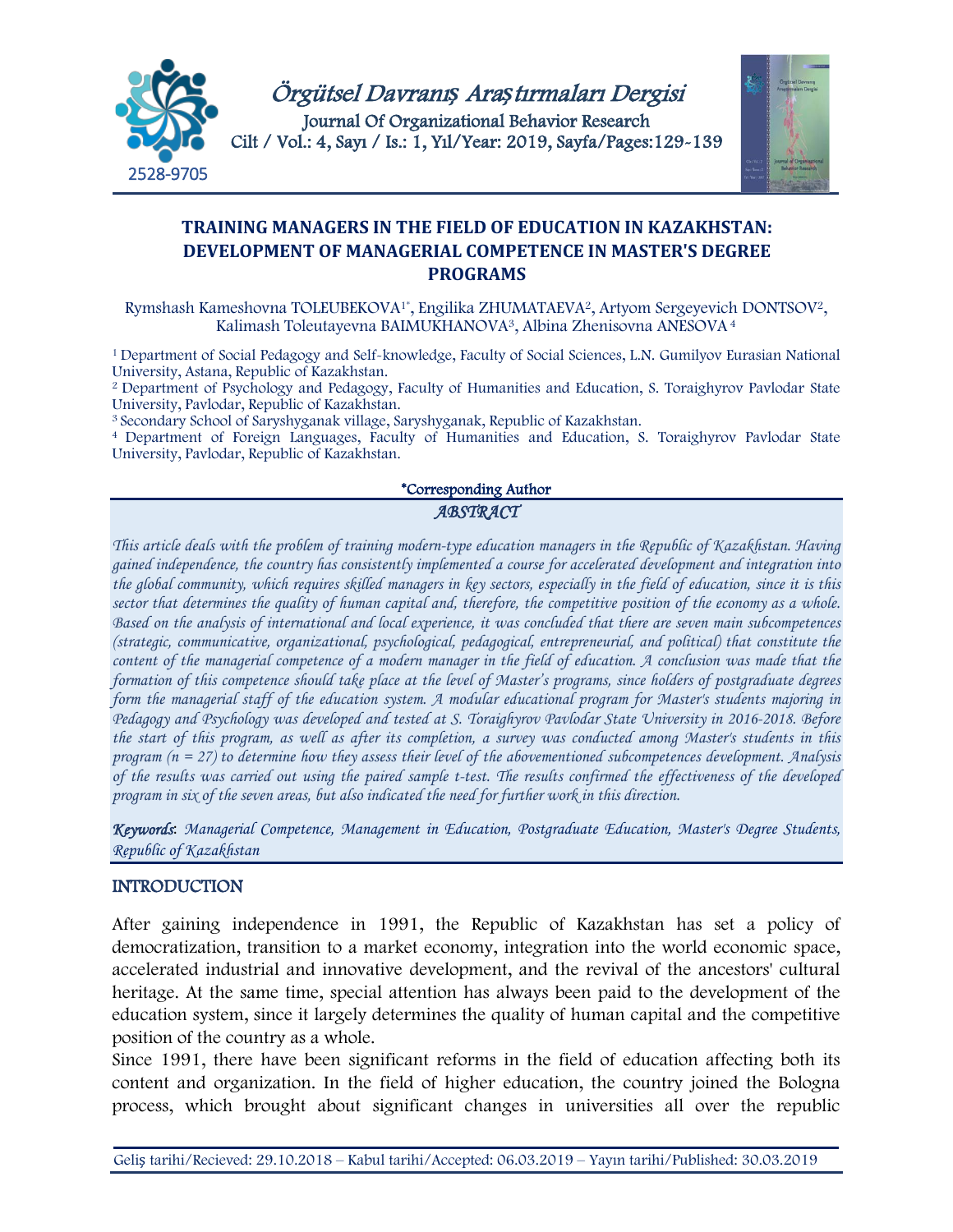Journal of Organizational Behavior Research Cilt / Vol.: 4, Sayı / Is.: 1, Yıl / Year: 2019, Sayfa / Pages: 129–139

(Yergebekov & Temirbekova, 2012). In the sphere of primary and secondary education, introduction of new content is taking place (Decree of the President of the Republic of Kazakhstan, 2016). Work is underway to introduce English as one of the languages of instruction in high school and universities (Nazarbayev, 2015). These reforms require changes in the work of managers in the field of education, and, as a result, in the process of their professional training.

In order to understand what changes need to be made in the training programs, it is first necessary to identify the requirements for the head of an educational institution at the present stage and based on that, draw conclusions about the component composition of the managerial competence of the education manager.

Davis, Hides and Casey (2001) argued that manager's key duties include: 1) development of the mission, vision and values, being a role model of a culture of excellence; 2) personal involvement in the organization's management system development, implementation and continuous improvement; 3) personal participation in working with consumers, partners and the public; 4) motivating, supporting and recognizing the organization's people.

According to Bhatti et al. (2015), functions of a top manager in the field of education include planning, organizing, staffing, directing, controlling and guiding.

In general, over the past few decades, major changes have occurred in the management of educational institutions. Spendlove (2007) conducted a series of interviews with Pro-Vice-Chancellors at ten UK universities with the aim of identifying competencies required for effective leadership. A conclusion was made that academic credibility and experience of university life were perceived by most respondents as crucial, followed by people skills, including the ability to communicate and negotiate with others. However, it is evident from more recent publications that managerial skills, leadership and entrepreneurship are now much more in-demand than they have ever been in the sphere of education. According to Fullan & Scott (2009), educational institutions need to be "change-capable" to meet successfully the economic and societal challenges of the 21st century.

Even larger changes occurred in the countries of the former USSR after the collapse of the Union (Heyneman, 2010). The typical Soviet authoritarian and centralized style of management has been replaced with these countries' own management models. Sagintayeva (2013) noted that with the transition to a market economy, a top manager of an academic institution should be an effective manager with advanced financial and business management skills.

Research carried out by scholars in Kazakhstan show that the presence of managerial competence is required from a manager in education. Moldazhanova et al. (2018) proposed the following component composition of the managerial competence of the head of an educational institution (university): strategic (the ability to provide vision and devise development strategies), communicative (ability to effectively achieve goals through communication), organizational (the ability to organize joint activities in such a way that leads not only to the achievement of goals, but also to creation of comfortable conditions for employees), psychological (self-awareness, self-regulation, motivation, empathy, and social skills), pedagogical (a set of professional and personal qualities necessary for successful teaching), entrepreneurial (the ability to carry out effective economic activities in market conditions and gain profit for the university as a result of such activities), and political (the

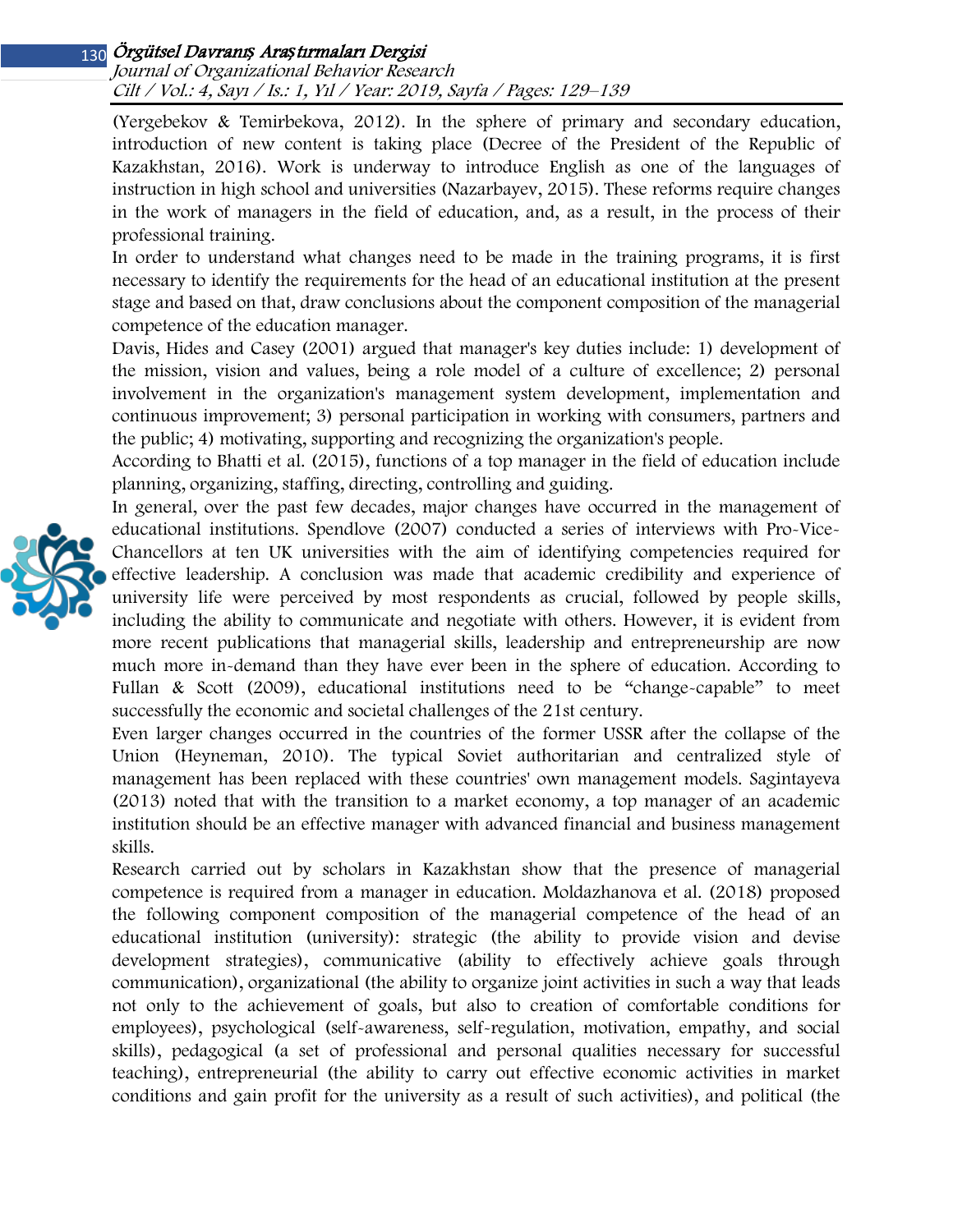ability to be a conductor of the state policy in education and also effectively influence this policy in the interests of one's own institution) subcompetences.

Given the specificity of the education system of the Republic of Kazakhstan, it can be concluded that the development of this competence is most appropriate to carry out at the level of postgraduate education programs, since the qualification requirements for administrative personnel specify the obligatory presence of a postgraduate degree. Some universities already offer Master's degree programs in management in education (for example, Almaty University of Management). However, there are still very few such programs.

Within this research, an attempt was made to create a Master's degree program aimed at developing the managerial competence on the basis of the already existing program in Pedagogy and Psychology. Table 1 shows the courses taught within this program, as well as the components (subcompetences) of the managerial competence, the development of which was expected to be achieved through studying each course.

| Subcompetence   | Name of the course                                                     |  |  |
|-----------------|------------------------------------------------------------------------|--|--|
| Strategic       | - Topical problems of professional education;                          |  |  |
|                 | - Leadership in education.                                             |  |  |
| Communicative   | - Foreign language (professional);                                     |  |  |
|                 | - Business Kazakh language;                                            |  |  |
|                 | - Psychology of communication.                                         |  |  |
| Organizational  | - Organization and planning of research;                               |  |  |
|                 | - Basics of pedagogical process management.                            |  |  |
| Psychological   | - Theoretical and methodological foundations of psychology;            |  |  |
|                 | - Psychology of leadership;                                            |  |  |
|                 | - Psychology of interpersonal relationships.                           |  |  |
| Pedagogical     | - Pedagogy;                                                            |  |  |
|                 | - Topical problems of pedagogical science;                             |  |  |
|                 | - Deontological foundations of teaching.                               |  |  |
| Entrepreneurial | - Innovative entrepreneurship;                                         |  |  |
|                 | - Economic models of start-up projects.                                |  |  |
| Political       | - Legislation of the Republic of Kazakhstan in the field of education; |  |  |
|                 | - The policy of the Republic of Kazakhstan in the field of education.  |  |  |

### Table 1. Courses taught in the proposed Master's program

The length of this program was two years. In addition to the abovementioned courses, the development of managerial competence also took place due to active participation of Master's students in extracurricular activities. For example, the university has established its own Startup Academy where students get assistance with planning and implementing their own start-up projects. In the course of working on such a project, students acquired the knowledge and skills necessary for an entrepreneur (entrepreneurial subcompetence). Besides, Master's students also had compulsory teaching (pedagogical subcompetence) and research (organizational subcompetence) practice. During the traditional self-governance period, Master's students had a chance to take part in managing the university (strategic and organizational subcompetences).

This research aimed to answer two questions:

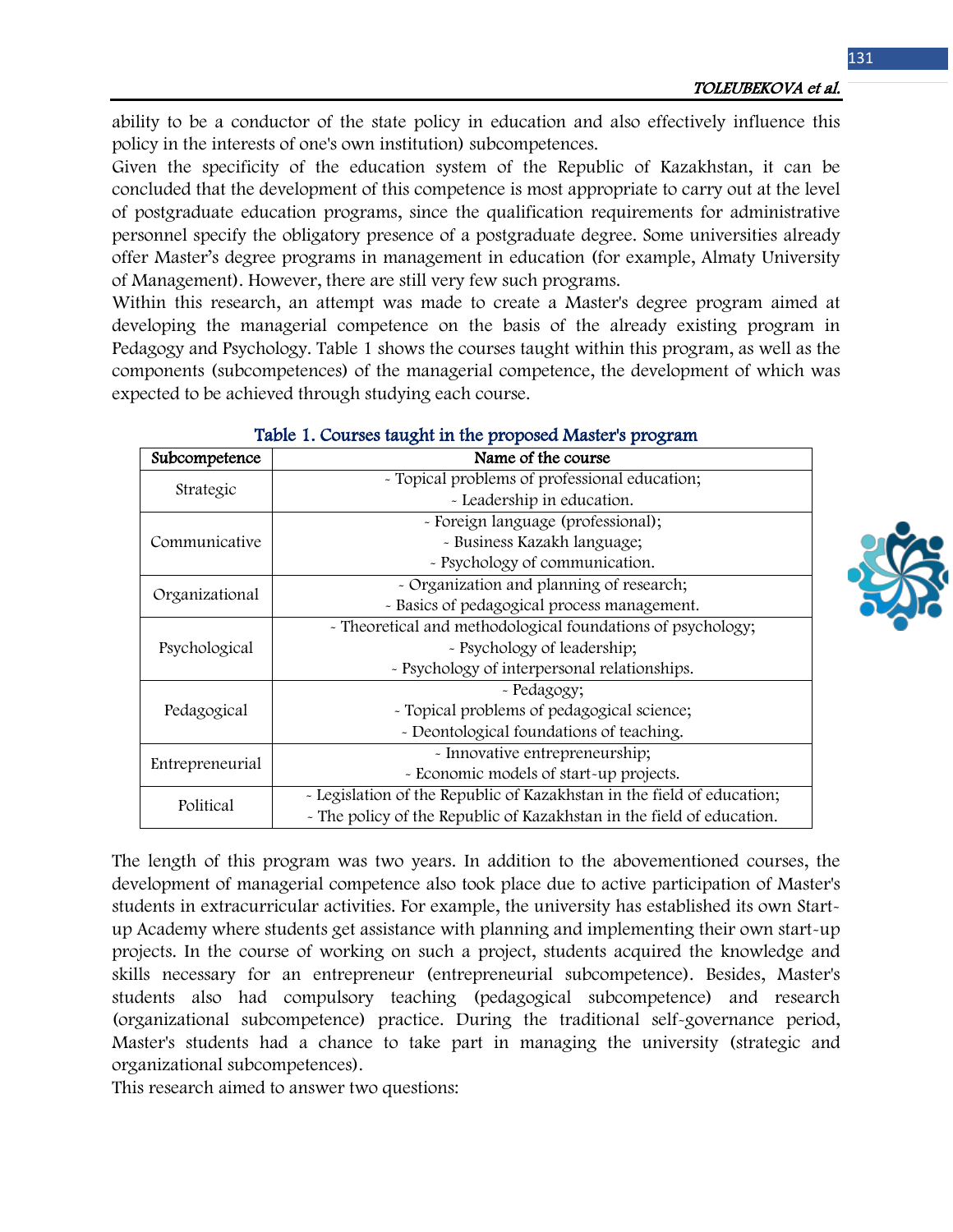Journal of Organizational Behavior Research Cilt / Vol.: 4, Sayı / Is.: 1, Yıl / Year: 2019, Sayfa / Pages: 129–139

- 1. To what extent was the managerial competence developed among Master's students majoring in Pedagogy and Psychology at the beginning of the program?
- 2. What was the perceived level of the managerial competence development after the end of the program?

## METHODOLOGY OF RESEARCH

## General Information

This research utilized quantitative methodology, as its purpose was to determine the presence or absence of statistically significant changes in the perceived level of the managerial competence development among Master's students who took part in the research, and not to explain the cause or describe the nature of these changes. Quantitative methodology makes it possible to explain phenomena by collecting numerical data that are analyzed using mathematically based methods (in particular statistics) (Muijs, 2004). More specifically, the present research utilized the survey method. A survey was conducted twice: at the beginning of the program and at the end of it.

## Research Sample



Master's students in teaching and research programs at S. Toraighyrov Pavlodar State University were selected as the target population. It needs to be explained here that in Kazakhstan, there are two types of Master's programs: field-specific programs and teaching and research programs. Field-specifics programs are aimed at training specialists with postgraduate degrees for all key sectors of the national economy. The duration of such programs is usually one year. The purpose of teaching and research programs is training highly qualified staff for the fields of science and education. The duration is usually two years. The presence of a Master's degree is also a necessary condition for candidates aiming to take administrative positions in these fields. Thus, managers in education are individuals who have successfully completed a two-year teaching and research program, this is why this particular type of Master's programs is of interest for the present research. The sample of the research included Master's degree students who studied the teaching and research program in Pedagogy and Psychology developed by the authors of this article. The sample size was 27 people. The goals, content and procedure of the research were explained to the participants in detail beforehand. Participation was voluntary. All participants provided written consent to take part in the research.

## Instruments and Procedures

The research was conducted with the use of the Questionnaire for Determining the Managerial Competence Development Level developed by the authors of the present article based on the results of their previous research in this field (Toleubekova & Zhumatayeva, 2015). The questionnaire contained 35 questions (statements) divided into 7 sections corresponding to the seven subcompetences described above. In each question, a 5-point Likert scale was used: research participants were asked to choose a number from one ('this skill or ability is absent') to five ('this skill or ability is developed at a very high level') for each of the 35 questions. The Questionnaire showed good psychometric properties (Cronbach's alpha of .84).

To encourage participants to return honest answers, the survey was anonymous. Participants were not asked to provide any personal data, the only information that was processed in this research was their answers given in the form of numbers from one to five.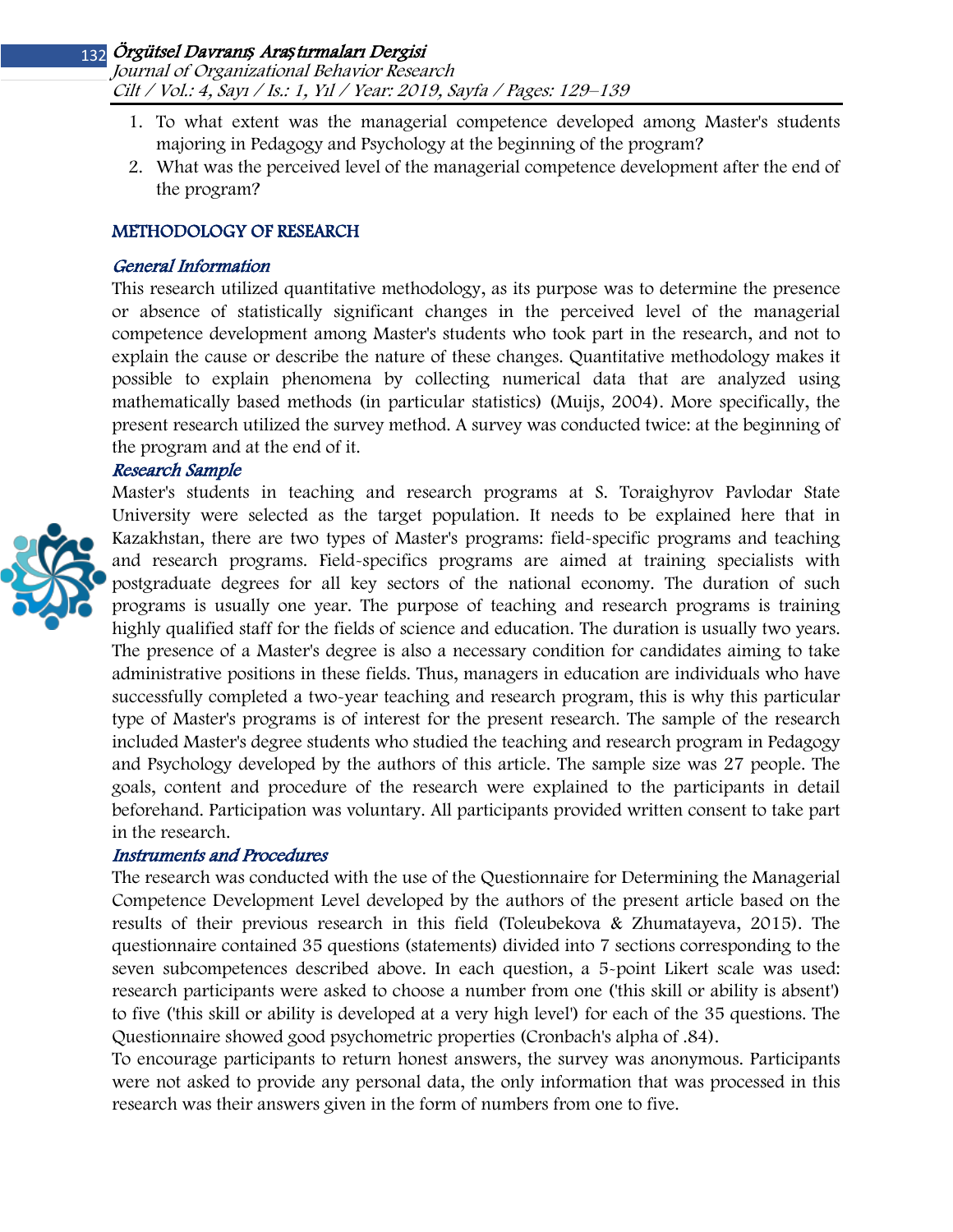The first measurement was conducted shortly after the start of the first semester (September 20, 2016). It was aimed to determine the initial state of the managerial competence development among the participants. Then, the Master's students studied the developed program for 2 years. This program included not only the courses listed above, but also abundant extracurricular activities. Upon completion of the program (May 15, 2018), a second measurement was conducted using the same questionnaire in order to identify the presence of changes compared with the results of the first measurement.

## Data Analysis

The score for each answer was in the range from one to five points. Each section of the questionnaire consisted of five questions (statements). Mean scores were calculated for each section and for all 35 questions in total. According to the key to the Questionnaire, the results from one to three indicated a low level of the managerial competence development. Scores from three to four points showed the medium level, while results in the range from four to five points were the evidence of the high level.

To identify the presence (or absence) of statistically significant differences between results of the first and the second measurement, a paired-sample Student's t-test was carried out. The results (mean scores) for each of the seven sections of the questionnaire obtained before the beginning of the program and after its completion were compared. The null hypothesis was that there were no significant differences between each pair of means. The calculated t-value was compared to the critical t-value with the degree of freedom of 26 (df =  $n - 1$ ). The critical t-values were taken from the t-distribution table. The confidence level was 95% ( $p \leq .05$ ). If the calculated t-value exceeded the critical t-value, it was concluded that the null hypothesis must be rejected and that the means were significantly different.



## RESULTS OF RESEARCH

### Results of the First Measurement

Figure 1 shows mean scores from the first measurement in each of the seven sections.



Figure 1. Mean scores for each of the seven sections of the questionnaire after the first measurement.

Note: in points, the possible interval: from one to five.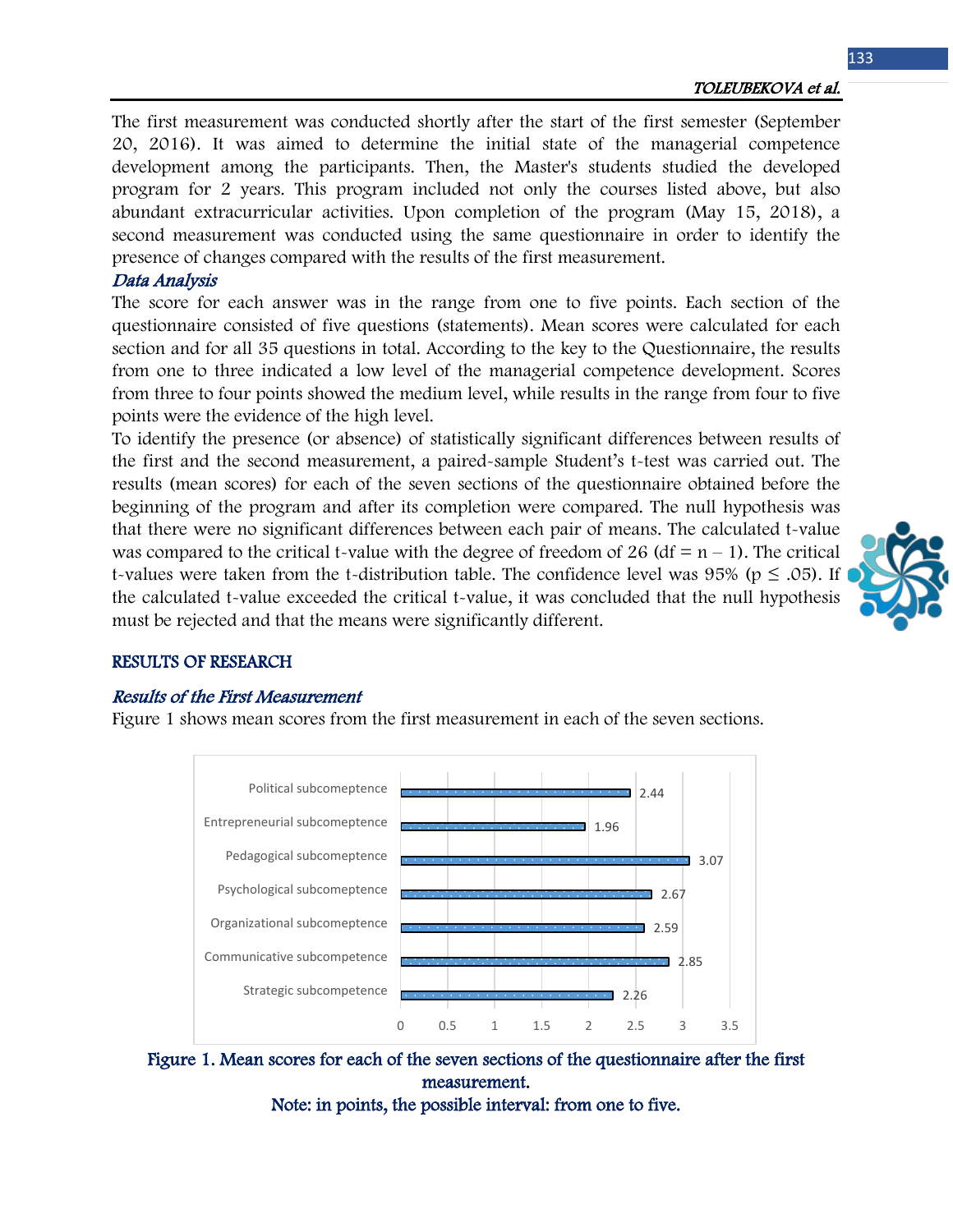### Journal of Organizational Behavior Research Cilt / Vol.: 4, Sayı / Is.: 1, Yıl / Year: 2019, Sayfa / Pages: 129–139

All results obtained from the first measurement were in the range from 1.96 (entrepreneurial subcompetence) to 3.07 (pedagogical subcompetence). It is noteworthy that at the time of the first measurement, only one subcompetence was developed at a medium level (from three to four points) - the pedagogical subcompetence. The results for the remaining six sections indicated a low level (from one to three points) of the corresponding subcompetences development. The overall mean score for the entire sample (2.55 points) also corresponded to a low overall level of the managerial competence development.

Thus, at the beginning of the program, the managerial competence was clearly at a low level of development, which was evidenced not only by the overall mean score, but by the results in six of the seven sections as well.

## Results of the Second Measurement

Figure 2 shows mean scores from the second measurement in each of the seven sections.



Figure 2. Mean scores for each of the seven sections of the questionnaire after the second measurement.

Note: in points, the possible interval: from one to five.

The mean scores from the second measurement were in the range from 2.30 (entrepreneurial subcompetence) to 3.74 (pedagogical subcompetence). The results in two sections (entrepreneurial and strategic subcompetences) corresponded to a low level of these subcompetences development (from one to three points). In five other sections (political, pedagogical, psychological, organizational, and communicative subcompetencies) the results indicated the medium level (from three to four points). The total mean score for the entire sample (3.1 points) also corresponded to the medium level of the managerial competence development.

Even though the entrepreneurial and pedagogical subcompetences still remained the areas with the lowest and the highest results correspondingly while all other results were distributed more or less evenly, the second measurement showed considerably better results. This is evidenced not only by a notable growth in the overall mean score (from 2.55 to 3.1), but also

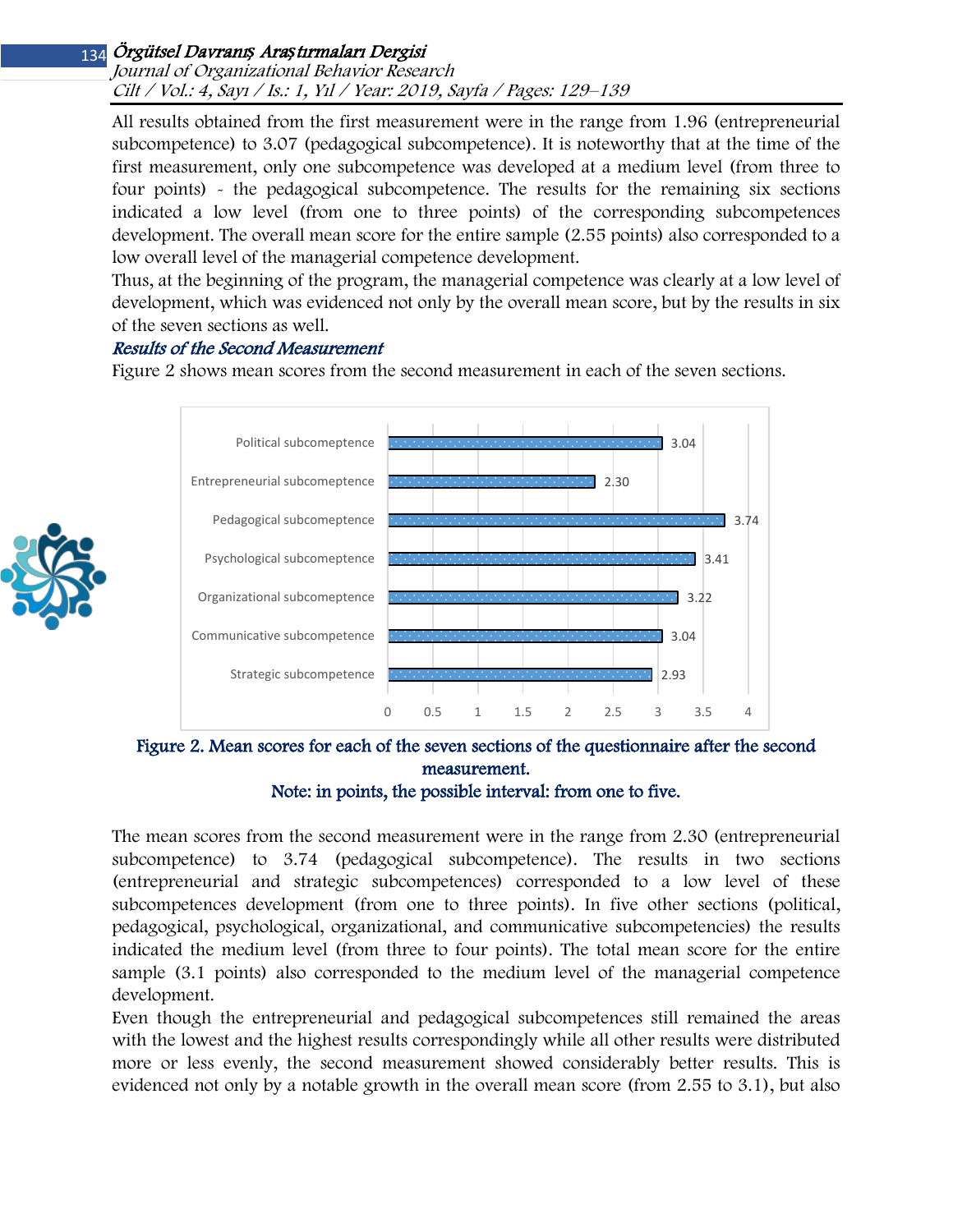TOLEUBEKOVA et al.

by the fact that results in the majority of the sections corresponded to the medium level, not the low level, while the opposite was true with the results of the first measurement.

Thus, the results of the second measurement were significantly different from the data obtained from the first measurement, which is clearly shown by the results of the t-test presented in Table 2.

| Subcompetence   | Result of the first<br>measurement | Result of the second<br>measurement | Calculated<br>t-value | Critical<br>t-value<br>$(p \le .05)$ |
|-----------------|------------------------------------|-------------------------------------|-----------------------|--------------------------------------|
| Strategic       | 2.26                               | 2.93                                | 2,1                   | 2,06                                 |
| Communicative   | 2.85                               | 3.04                                | 0,8                   | 2,06                                 |
| Organizational  | 2.59                               | 3.22                                | 2,7                   | 2,06                                 |
| Psychological   | 2.67                               | 3.41                                | 4,1                   | 2,06                                 |
| Pedagogical     | 3.07                               | 3.74                                | 3,7                   | 2,06                                 |
| Entrepreneurial | 1.96                               | 2.30                                | 2,1                   | 2,06                                 |
| Political       | 2.44                               | 3.04                                |                       | 2,06                                 |

Table 2. The difference between mean scores from the first and second measurements (in points).

There were no statistically significant changes only in one of the seven sections of the questionnaire (the one measuring the level of the communicative subcompetence development). In the remaining six sections, the calculated t-value exceeded the critical value, which indicated the presence of statistically significant changes.



### DISCUSSION

The results of the first measurement clearly indicated that at the beginning of the Master's program, the research participants had a low level of the managerial competence development, despite the fact that by that time, they all had already earned their bachelor's degree in education, and some of them had already had practical experience of working in educational institutions. This confirms the conclusion made by Kubeyev et al. (2017) that the existing programs in Education (including those at the bachelor's level) do not prepare students for carrying out managerial duties at all. Zhelvis et al. (2014) came to a similar conclusion, emphasizing that such training should take place at the level of postgraduate education, as today's Master's degree students in Kazakhstan are tomorrow's leaders in the field of education. Speaking of specific components of the managerial competence, it is necessary to note, first of all, the entrepreneurial subcompetence, since it was the section were the lowest results were obtained, both after the first and after the second measurement. Moreover, this subcompetence was the only one with the level well below the medium (the result obtained was 2.3 points, the medium level was from three to four points) after the end of the program.

It should be noted that business education in general in Kazakhstan is developed rather weakly, since it began to emerge only in the 1990s after the collapse of the Soviet Union. Direct evidence of this is the position held by Kazakhstan in the Global Competitiveness Report published by the World Economic Forum in the category "quality of management schools" - 100th position among 137 countries (WEF, 2017).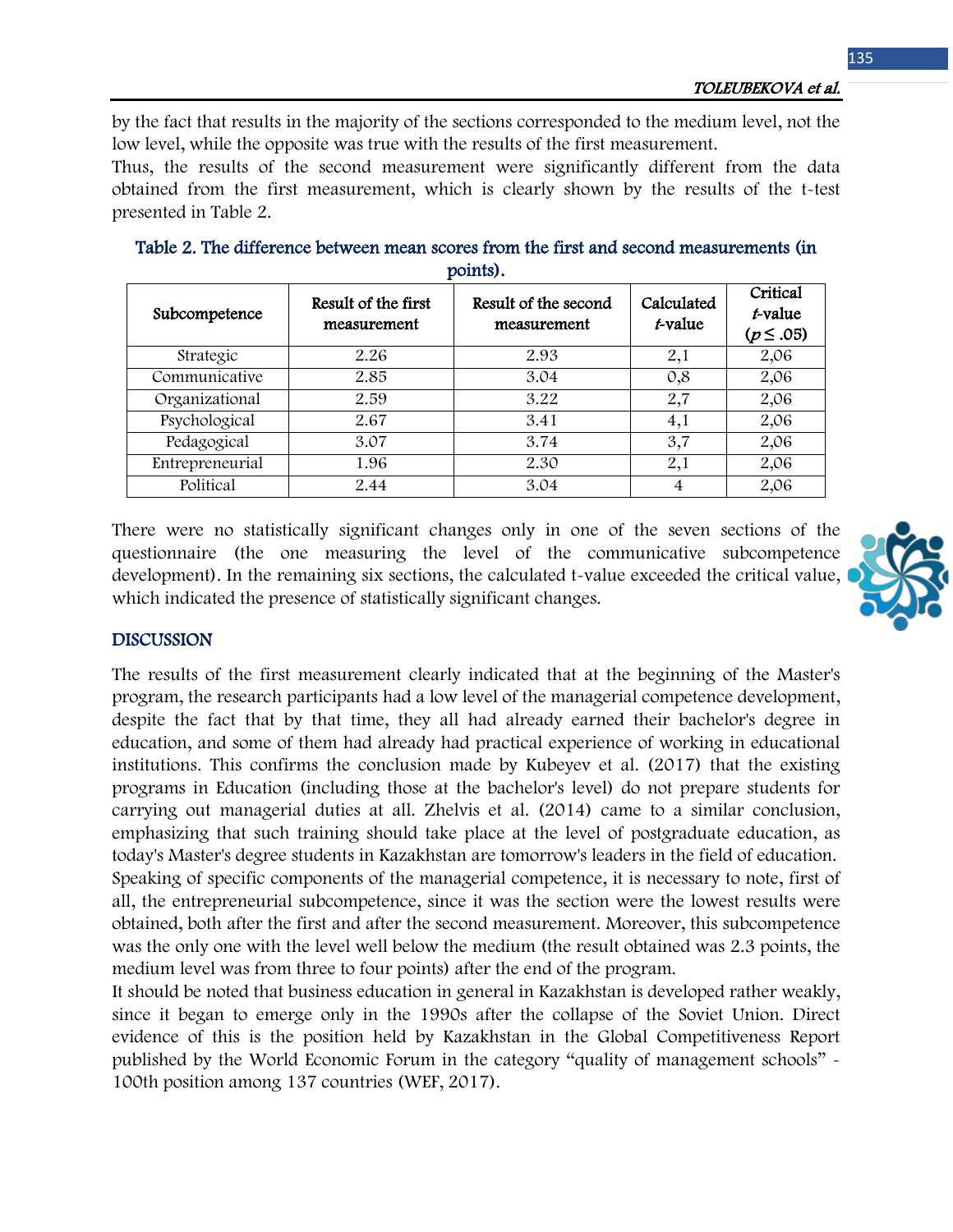### Journal of Organizational Behavior Research Cilt / Vol.: 4, Sayı / Is.: 1, Yıl / Year: 2019, Sayfa / Pages: 129–139

Analyzing the main problems in this area, Monobayeva (2014) noted the imperfection of the existing legislation and the lack of well-trained and experienced practitioners among teachers. Improving the situation in this area will require time and a lot of effort. A major problem here is the development of a positive attitude and interest in entrepreneurial activities among students. It is noteworthy that even the Start-up Academy specially created for these purposes within the university could not significantly change the situation, since many students simply did not show any interest in attending additional classes or events held by the Academy.

The most significant difference between the results of the first and second measurements was in the sections "psychological subcompetence" and "pedagogical subcompetence". This can be explained by the fact that, firstly, since the name of the Master's program was Pedagogy and Psychology, it is not surprising that these two subcompetences were perceived by the participants as the most important; secondly, the majority of the courses studied within the program were related to those two fields; thirdly, the program also included obligatory teaching and research practice, where Master's students needed to apply what they had learned; fourthly, the writing of a master's thesis, traditionally perceived by students as the main result of learning and an indicator of its effectiveness (Demb & Funk, 1999), required substantial knowledge in the field of pedagogy and psychology.

Significant growth was also noted in the "political subcompetence" section, which was a rather unexpected result given the traditional apolitical nature of the Kazakhs (Takizhbaeva, 2016). Apparently, after gaining independence, people really want to take a more active part in the political life of their country (Kulzhanova, 2012), including in the field of education.

Communicative subcompetence was the section where the difference between the results of the first and second measurements was the smallest (only 0.19 points). However, it should be noted that this subcompetence was developed quite well initially (the second best result after the first measurement). This may be due to several reasons. First of all, the majority of the population of the Republic of Kazakhstan is characterized by a high level of bilingualism (the Kazakh and Russian languages), and in recent years, there has been an active popularization of the English language and its large-scale introduction into the education system as one of the languages of instruction (Nation's Plan, 2015). Therefore, many people were likely to be used to communicating in more than one language before the beginning of the program, and the content of the language courses offered within the program may not have been challenging enough to lead to a more pronounced growth. Secondly, the high level of perceived communicative competence can also be due to cultural background of the people (Croucher, 2013). The everyday life of Kazakhs in the past (living in large families, collective nature of economic life, and almost total illiteracy until the beginning of the 20th century) has made the role of effective verbal communication exceptionally important (Tokhtabaeva, 2017). This is why the initial level of the communicative subcompetence development was quite high compared to other results, but apparently, not enough was done to improve it even more within the Master's program.

Finally, results in the sections corresponding to the strategic and organizational subcompetences showed moderate growth. Strategic competence implies, above all, strategic thinking (Norzailan et al., 2016), the development of which requires time and personal experience. The same applies to organizational skills that underlie the organizational subcompetence. Those were the areas in which Master's students could get only a general idea

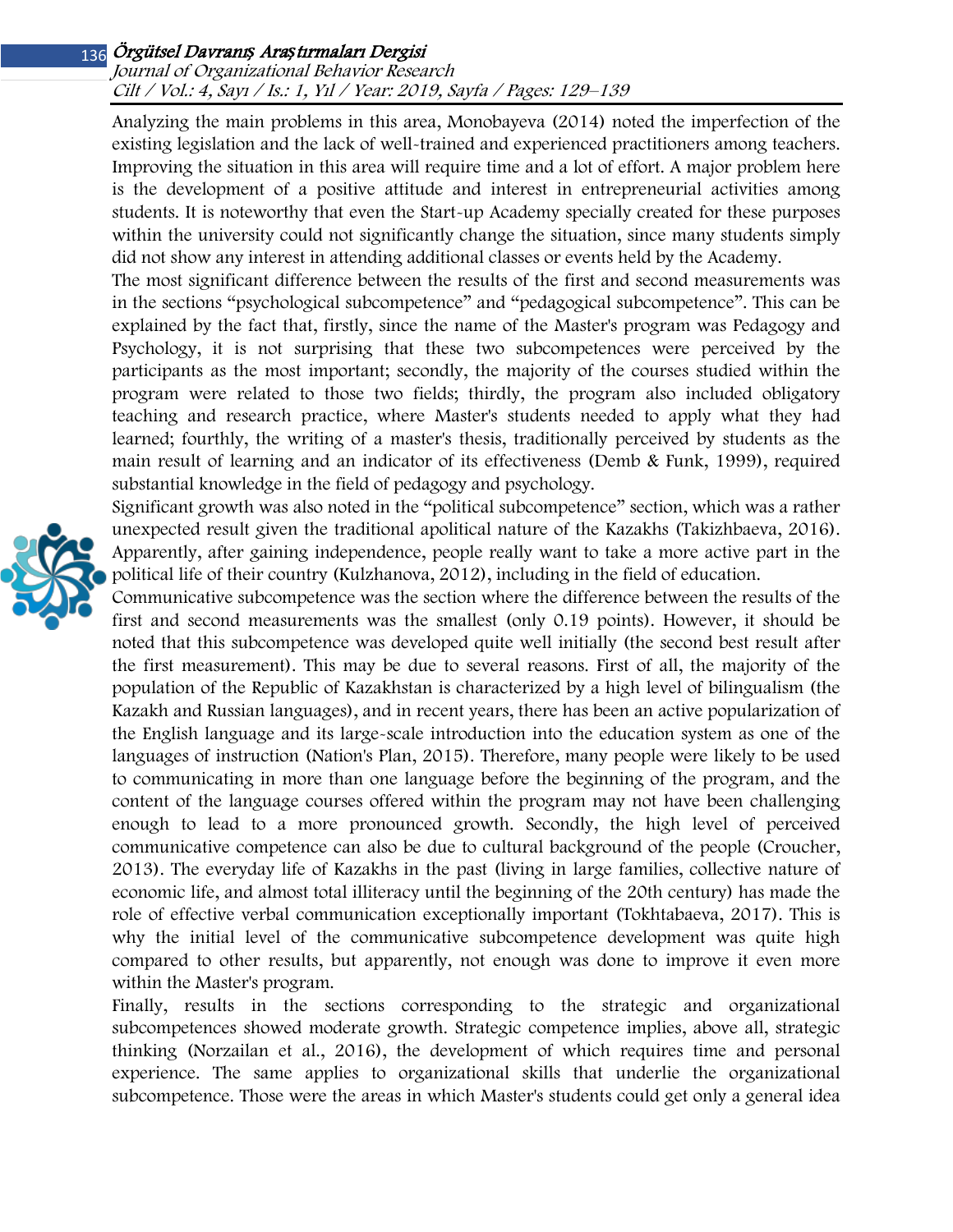during their studies, and real development of this subcompetences will come with professional experience.

## **CONCLUSIONS**

Results of the research showed that, firstly, the initial level of the managerial competence development among Master's students majoring in Pedagogy and Psychology was low, which applied to six of the seven subcompetences; secondly, in general, the proposed program showed its effectiveness: statistically significant changes took place in all the sections of the questionnaire except one, which indicates that the development of the corresponding subcompetences and the managerial competence as a whole was achieved. The only truly problematic area where the results were noticeably below the medium level even after the second measurement was the entrepreneurial subcompetence. The problem of its development requires in-depth and large-scale research.

Speaking of the most important limitations of this research, it is necessary to note, first of all, an extremely small sample size, since this was the first (pilot) test of the developed program. Consequently, at this stage, it is possible to make only interim conclusions as to how effective the program is for the development of managerial competence. Secondly, the instrument used in this research is based on self-assessment, and is therefore capable of detecting changes in participants' subjective perception of the degree of certain qualities development. However, for an objective assessment of the level of each subcompetence development, it is also necessary to take into account external evaluation results (marks for exams in corresponding courses), as well as the opinion of teachers (interviewing).

It is important to note that this article presents only the first (interim) conclusions based on the results of the analysis of quantitative data obtained through a survey. A comprehensive assessment of the effectiveness of the presented program is the next step in the authors' plans. Based on the analysis of the results obtained from such assessment, conclusions will be made about the need to make certain changes to the developed program before testing it on a significantly larger sample.

### References

- Bhatti, A. J., Jumani, N. B., & Malik, S. Y. (2015). Professional development training of educational managers in Punjab: A follow up study. Journal of Elementary Education, 25 (1), 55-74.
- Croucher, S. M. (2013). Communication apprehension, self-perceived communication competence, and willingness to communicate: A French analysis. Journal of International and Intercultural Communication, 6(4), 298-316.
- Davies, J., Hides, M. T., & Casey, S. (2001). Leadership in higher education. Total Quality Management, 12(7-8), 1025-1030.
- Decree of the President of the Republic of Kazakhstan (2016). On approval of the State Program for the Development of Education and Science of the Republic of Kazakhstan for 2016-2019. Retrieved June 11, 2017, from:

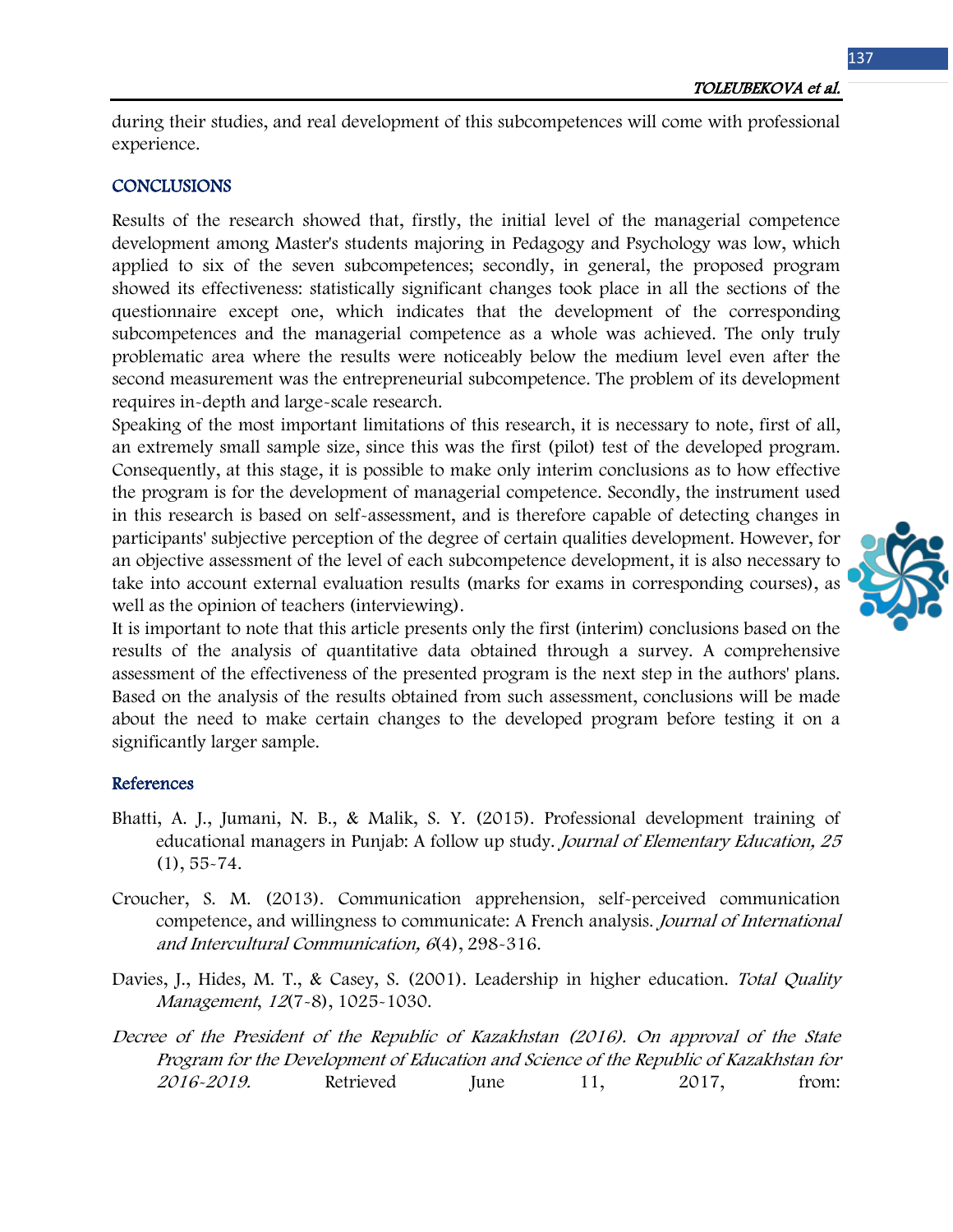Journal of Organizational Behavior Research Cilt / Vol.: 4, Sayı / Is.: 1, Yıl / Year: 2019, Sayfa / Pages: 129–139

[https://tengrinews.kz/zakon/prezident\\_respubliki\\_kazahstan/konstitutsionnyiy\\_stroy\\_i](https://tengrinews.kz/zakon/prezident_respubliki_kazahstan/konstitutsionnyiy_stroy_i_osnovyi_gosudarstvennogo_upravleniya/id-U1600000) [\\_osnovyi\\_gosudarstvennogo\\_upravleniya/id](https://tengrinews.kz/zakon/prezident_respubliki_kazahstan/konstitutsionnyiy_stroy_i_osnovyi_gosudarstvennogo_upravleniya/id-U1600000)-U1600000.

- Demb, A., & Funk, K. (1999). What do they master? Perceived benefits of the master's thesis experience. NACADA Journal, 19(2), 18-27.
- Fullan, M., & Scott, G. (2009). Turnaround leadership for higher education. John Wiley & Sons.
- Heyneman, S. P. (2010). A comment on the changes in higher education in the former Soviet Union. European Education, 42(1), 76-87.
- Kubeyev, Ye. K., Shkutina, L. A., & Karstina, S. G. (2017). Development of management education in Kazakhstan at the present stage. Novosibirsk State Pedagogical University Bulletin, 2017 (4), 171-184.
- Kulzhanova, G. K. (2012). Patrioticheskoye vospitaniye kazakhstanskoy molodezhi: problemy i perspektivy [Patriotic education of Kazakhstani youth: problems and prospects]. KazNPU Journal, 1(37), 70-74.



Moldazhanova, A., Toleubekova, R., Zhumataeva, E., & Sarzhanova, G. Qualities of a modern manager in the education system: A study among the teaching and administrative staff of Universities in the Republic of Kazakhstan. Revista Espacios, 39(5). Retrieved October 10, 2018, from http://www.revistaespacios.com/a18v39n05/18390517.html.

- Monobaeva, A. I. (2014). Razvitiye biznes-obrazovaniya v Respublike Kazakhstan: problemy i puti resheniya [Development of business education in the Republic of Kazakhstan: problems and solutions]. KazNU Journal, Economic Series, 2(102), 120-129.
- Muijs, D. (2004). *Doing quantitative research in education with SPSS*. London, UK: SAGE Publications.
- Nazarbayev, N. A. (2015). Plan natsii 100 shagov po realizatsii pyati institutsionalnykh reform [Nation's plan – 100 steps towards the implementation of 5 institutional reforms]. Kazakhstanskaya Pravda, 92 (27968).
- Norzailan, Z., Yusof, S. M., & Othman, R. (2016). Developing strategic leadership competencies. Journal of Advanced Management Science, 4(1), 66-71.
- Sagintayeva, A. (2013). Changing patterns of higher education leadership in Kazakhstan. Retrieved June 10, 2017, from: http://nur.nu.edu.kz/bitstream/handle/123456789/293/CHANGING%20PATTERNS% 20OF%20HIGHER%20EDUC.pdf?sequence=1&isAllowed=y
- Spendlove, M. (2007). Competencies for effective leadership in higher education. *International* Journal of Educational Management, 21(5), 407-417.
- Takizhbaeva, N. Z. (2016). Politicheskaya psikhologiya kazakhov i yeyo rol v sozdanii i razvitii kazakhskogo khanstva (1465– 1718 gg.) [The political psychology of the Kazakhs and its